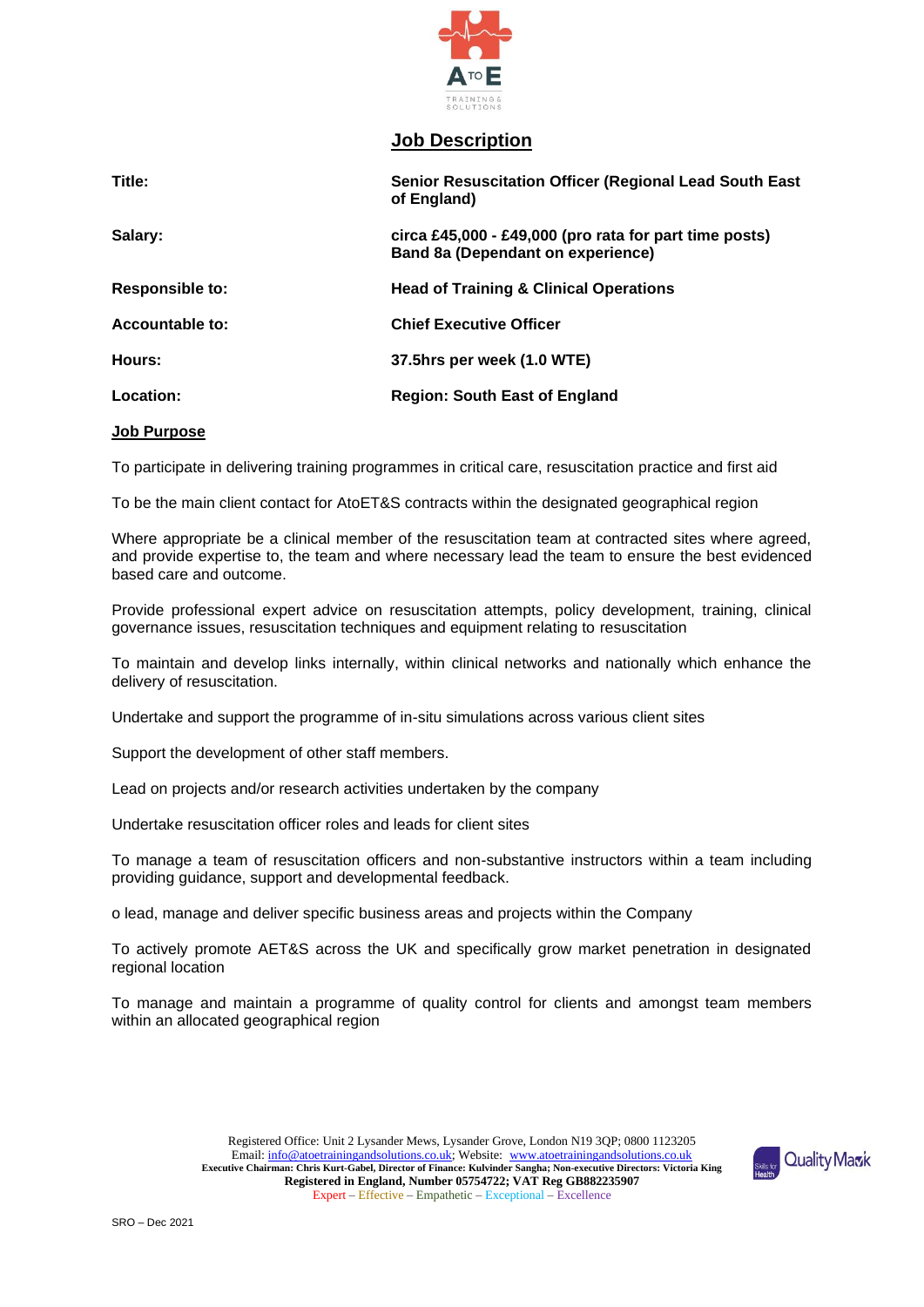To participate in the company growth and development with full participation in the senior management team.

To manage specific HR functions for team members including approval of annual leave, professional development pathway agreement, disciplinary action, rota planning

To deputise for the Head of Training and Clinical Operations where required

To cover for other regional leads as required by the Head of Training and Clinical Operations or Head of Operations

To develop and lead on marketing activities within a region in conjunction with the Business Development Manager

To ensure that KPIs for clients within a region are met

#### **Key result areas**

To provide AET&S with the highest possible level of specific training and education in resuscitation as directed by AET&S.

Raise the profile of resuscitation issues regionally and amongst clients both within and outside the allocated region

Lead the delivery of support to client sites with resuscitation governance, SoP development, risk assessment and expert advice

Lead and develop specific projects in relation to resuscitation practice, course development or company result areas

To assist with increasing market share and penetration within a specific region

To lead on one national course for the company including ensuring that all relevant admin functions and processes are documented and implemented, that relevant equipment list are current and that all supporting information is current and available when required.

To ensure that financial KPIs are met and that equipment is used correctly with a view to minimising damage and down time

#### **Duties and responsibilities**

#### **Clinical responsibilities**

Attend and participate in resuscitation attempts or clinical emergency situations as part of the team, when not detracting from training being delivered as part of any contracted agreement with clients.

Provide clinical expertise and support to the clinical emergency team and where necessary lead the team to ensure best evidenced based practice and outcome for the patient.

Participate in debriefing of staff and relatives as required following clinical emergencies.

Participate in ensuring that client's staff are fully conversant and competent in resuscitation techniques.

Maintain and develop clinical skills, credibility and expertise including undertaking training programmes to increase or achieve instructor status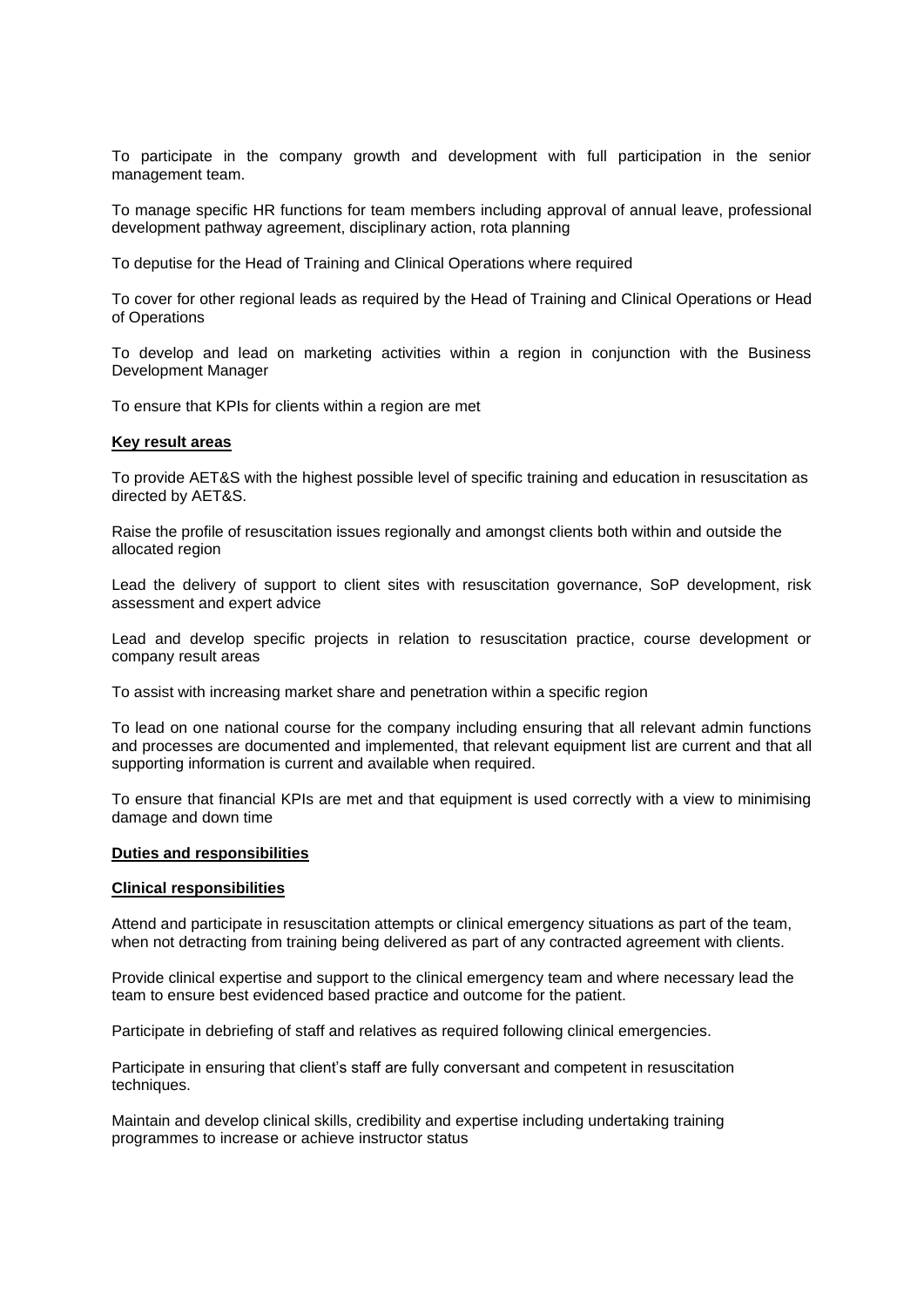Be accountable for practice and take every reasonable opportunity to sustain and improve knowledge and professional competence.

# **Educational responsibilities**

Lead the development and delivery of specific resuscitation training programmes

Deliver training in a variety of settings as contracted by AET&S.

Deliver training in a variety of settings and to a variety of staff groups

Assist with the planning, co-ordination and delivery of nationally accredited courses in resuscitation, including undertaking course director roles.

Maintain national instructor status by adherence to code of conduct and compliance with any regulations in force for specific training programmes.

Develop and maintain lesson plans and guidance for allocated training programmes

Participate in the updating and implementing of AET&S training programmes as allocated

# **Management and Leadership**

## **Self management**

Manage and prioritise own workload and that of others and deliver on agreed targets and objectives.

Act as an effective role model at all times.

Maintain own professional development and take every opportunity to further own clinical, educational and managerial level of competence.

To represent AET&S locally, nationally and internationally as required.

To work collaboratively with team to deliver agreed professional development plan

Keep accurate records of all training delivered as per the company requirements

Have a flexible approach to working patterns and be willing to work outside normal hours

## **Human Resource management**

Safeguard the health, safety and welfare in line with local policy and statutory obligations.

Initiate preliminary corrective action in accordance with policy where necessary to maintain safety.

Support and supervise more junior staff members or non-substantive instructors within a team

Maintain and update personal HR records

Maintain and update HR records of team members

Ensure annual appraisals are undertaken of all team members including addressing any deficiencies

Manage all aspects for staff management within a team including disciplinary and grievance procedures

Ensure that team communication is managed effectively both to team members and upwards through the management structure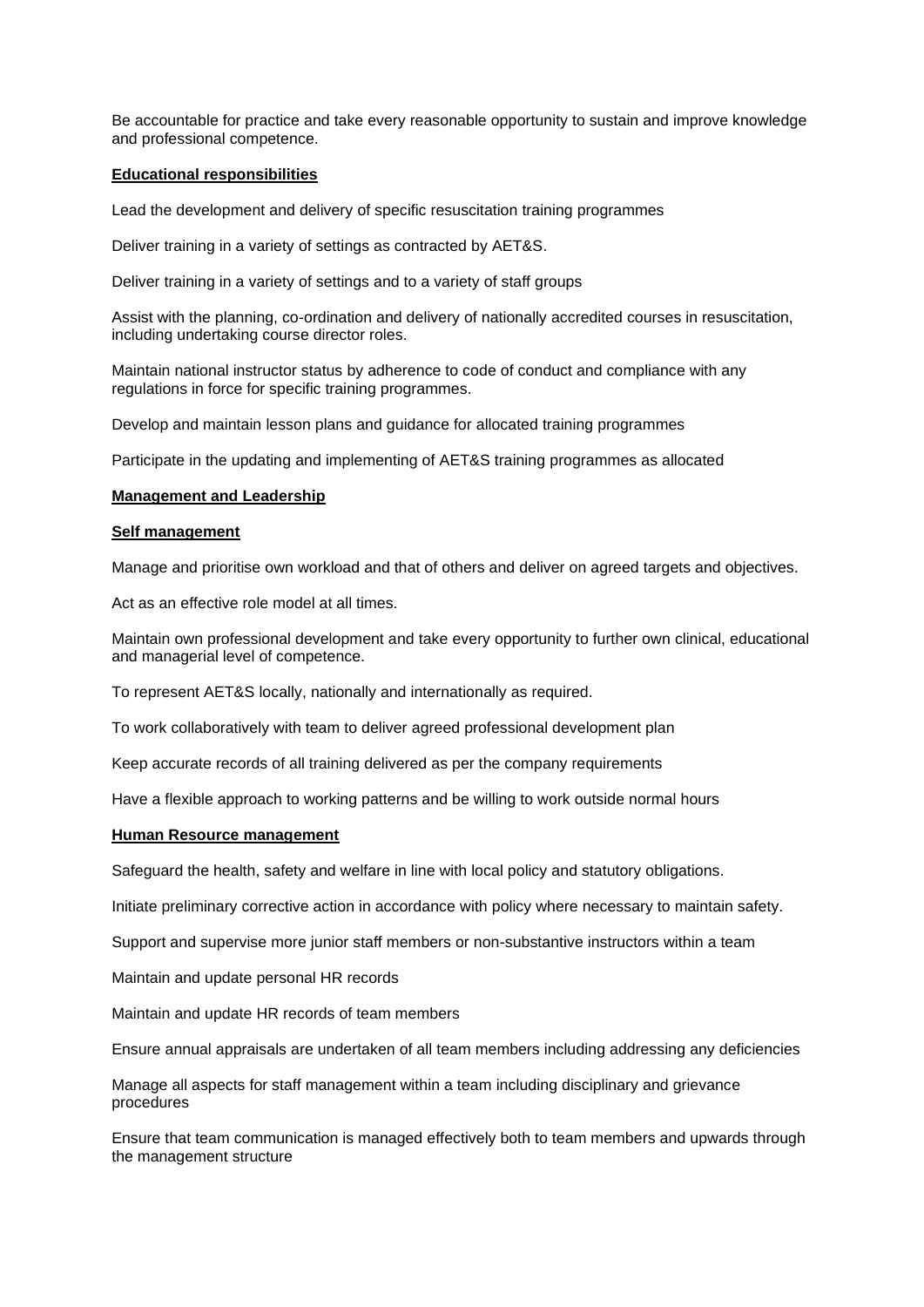## **Financial resource management**

Ensure resources are utilised effectively and efficiently.

Exercise a cost –effective approach.

To undertake business development activities to grow revenue including meeting individual and Company business objectives as agreed quarterly

To undertake and participate in the financial reporting processes of the Company as required

Ensuring that all team members adhere to financial instructions and policy

Support the Head of Operations in ensuring that regional delivery is within budgetary confines as set by the Board of Directors

Participate in the regional financial planning in conjunction with the Head of Operations

## **Communication**

Maintain, build and strengthen communication between key stakeholders across a designated region and outside.

Communicate effectively at all levels using negotiation and motivational techniques to encourage learning and education and to ensure adoption of evidence based practice and facilitate the delivery of high quality care.

Communicate empathetically and skilfully utilising counselling skills.

Work effectively as a team member as well as functioning autonomously.

Produce reports on regional activity as required

## **Clinical Governance, audit and research**

Participate in production of reports, policies and risk assessments in resuscitation as necessary.

Manage sites and delegated leads autonomously

Run in-situ simulation exercises with minimal support and prepare appropriate reports based on those simulations

## **Other**

Be willing to work flexibly including weekends.

Be prepared to attend meetings and training outside of normal hours.

Be prepared to travel in undertaking role

To deputise as required for the Head of Training & Clinical Operations from time to time as required

To develop, lead, manage and deliver in specific project areas of the business as required including meeting specific delivery deadlines as agreed

To have responsibility for specific business areas

To have a portfolio of clients to support, develop and manage in terms of business relationships

To lead and manage complaints, disciplinary or grievances as required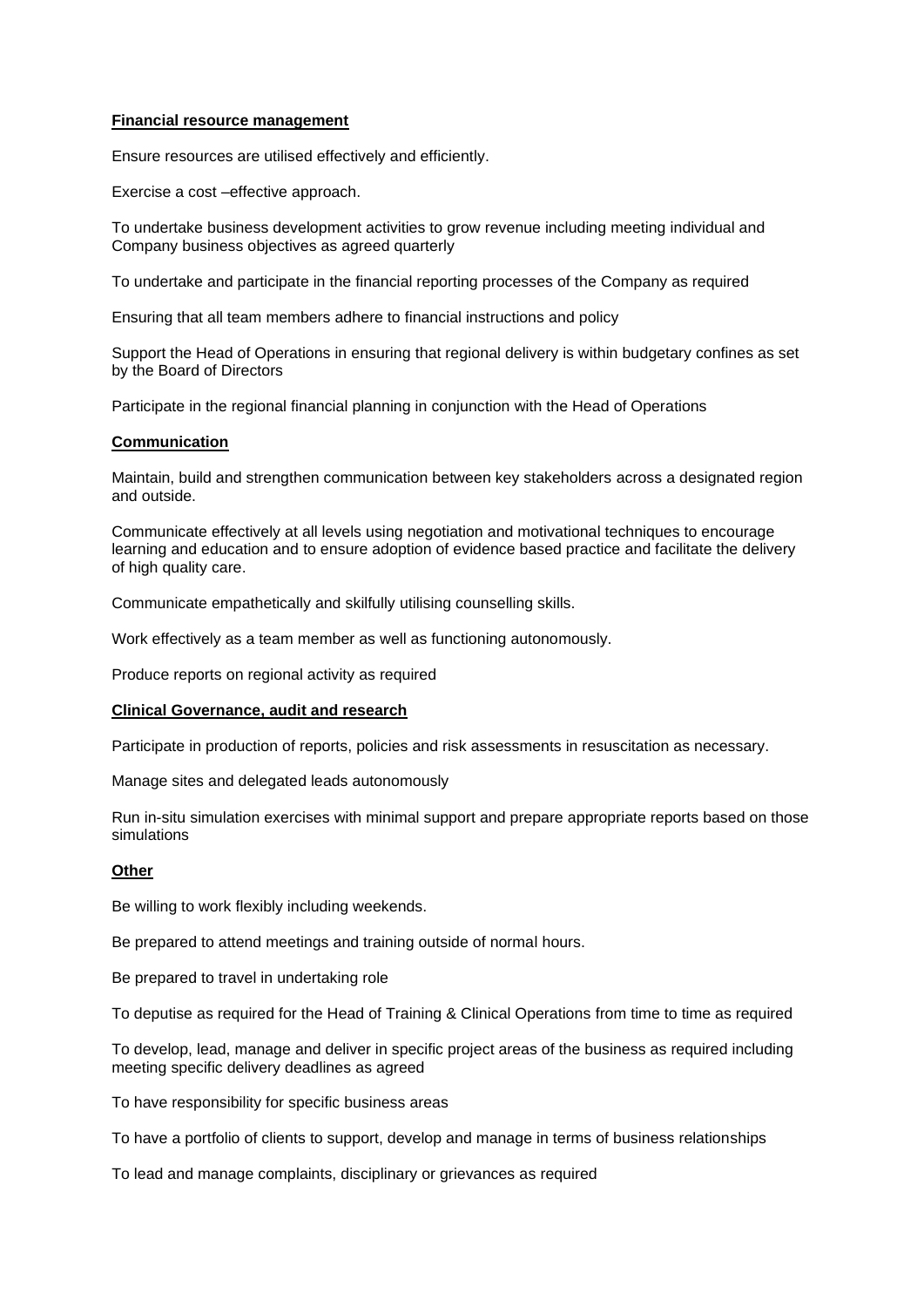To undertake specific marketing projects as required

To be aware of and adhere to:-<br>AET&S policies and procedures Section 7 and 8 of the Health and Safety at Work Act GDPR Other relevant legislation and agreed practice/policy

AET&S has adopted an Equal Opportunities Policy and specific regard should be taken of its content in relation to the treatment of employees or potential employees.

This job description is not intended to be exhaustive and it is likely that duties may be altered from time to time in light of changing circumstances.

AET&S are committed to supporting clinical credibility and professional development by allocated clinical time and developmental programmes for all levels of staff as identified and agreed through individual professional development pathways.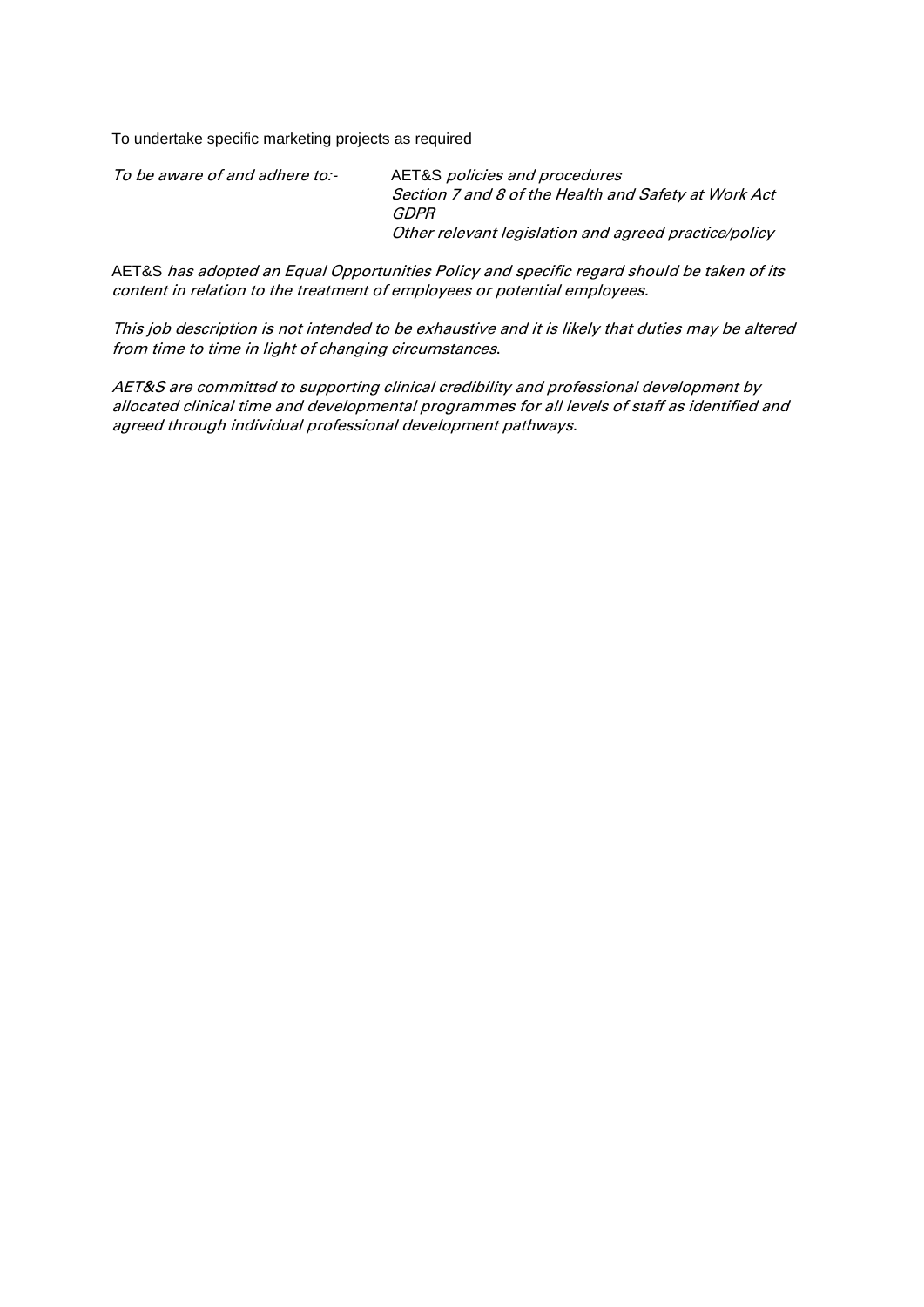

# **Personal Specification Post: Senior Resuscitation Officer (Regional Lead) – 8a equivalent**

| Requirement  | <b>Essential</b>                               | <b>Desirable</b>                     | <b>Core Value</b>               |
|--------------|------------------------------------------------|--------------------------------------|---------------------------------|
| Knowledge,   | Clinical<br>$\bullet$                          | Experience in income-<br>$\bullet$   | <b>Expert &amp; Exceptional</b> |
| training and | qualification                                  | generating activities                |                                 |
| experience   | and/or extensive                               | <b>Experience of marketing</b>       |                                 |
|              | relevant                                       | and business                         |                                 |
|              | experience in                                  | development                          |                                 |
|              | critical                                       | Evidence of involvement              |                                 |
|              | care/clinical                                  | in research activity                 |                                 |
|              | emergencies                                    | Experience of teaching on<br>٠       |                                 |
|              | Recent relevant<br>$\bullet$                   | <b>HSE First Aid Training</b>        |                                 |
|              | experience as a                                | programmes                           |                                 |
|              | resuscitation                                  | Masters level education<br>$\bullet$ |                                 |
|              | officer at Band 7                              | Relevant post<br>$\bullet$           |                                 |
|              | or above                                       | qualification clinical               |                                 |
|              | <b>Instructor Status</b><br>$\bullet$          | course i.e.                          |                                 |
|              | in more than one                               | 100/124/254/199/N03/405,I            |                                 |
|              | RCUK/ALSG/ERC                                  | <b>HCD Paramedic</b>                 |                                 |
|              | <b>National Course</b>                         |                                      |                                 |
|              | discipline NLS,                                |                                      |                                 |
|              | EPALS, and or                                  |                                      |                                 |
|              | <b>APLS</b>                                    |                                      |                                 |
|              | <b>RCUK ALS/EPALS</b><br>$\bullet$             |                                      |                                 |
|              | course director                                |                                      |                                 |
|              | Able to<br>$\bullet$                           |                                      |                                 |
|              | demonstrate                                    |                                      |                                 |
|              | ability to prioritise                          |                                      |                                 |
|              | own workload and                               |                                      |                                 |
|              | that of others                                 |                                      |                                 |
|              | Able to work<br>$\bullet$                      |                                      |                                 |
|              | under own                                      |                                      |                                 |
|              | initiative and                                 |                                      |                                 |
|              | effectively in a                               |                                      |                                 |
|              | team                                           |                                      |                                 |
|              | Able to plan, co-<br>$\bullet$<br>ordinate and |                                      |                                 |
|              |                                                |                                      |                                 |
|              | deliver training to<br>different               |                                      |                                 |
|              | professional                                   |                                      |                                 |
|              | groups                                         |                                      |                                 |
|              | Experience in<br>$\bullet$                     |                                      |                                 |
|              | delivering                                     |                                      |                                 |
|              | evidence based                                 |                                      |                                 |
|              | practice                                       |                                      |                                 |
|              | Experience of<br>$\bullet$                     |                                      |                                 |
|              | delivering care to                             |                                      |                                 |
|              | sick adults                                    |                                      |                                 |
|              | Evidence of                                    |                                      |                                 |
|              | ongoing recent                                 |                                      |                                 |

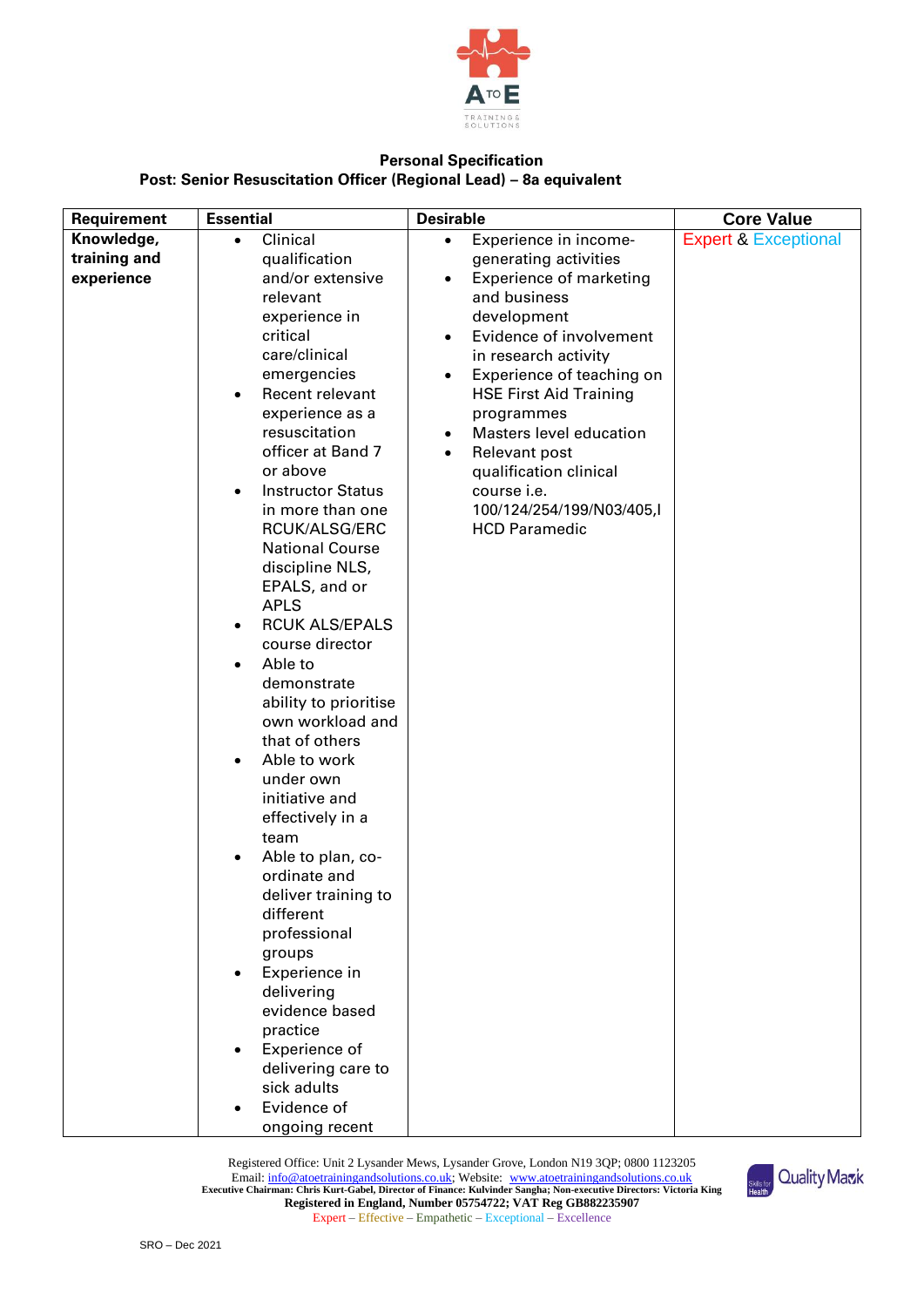

|                      |                                                                                                                                                                                                                                                                                                                                                                                                                                                                                                                                                                                                                                                                                       | SOLUTIONS                                                                             |            |
|----------------------|---------------------------------------------------------------------------------------------------------------------------------------------------------------------------------------------------------------------------------------------------------------------------------------------------------------------------------------------------------------------------------------------------------------------------------------------------------------------------------------------------------------------------------------------------------------------------------------------------------------------------------------------------------------------------------------|---------------------------------------------------------------------------------------|------------|
|                      | professional<br>development<br>Experience<br>$\bullet$<br>working as a<br>facilitator with<br>multi-professional<br>groups<br>Experience<br>$\bullet$<br>teaching MDT and<br>responding to<br>their learning<br>needs<br>Experience in<br>$\bullet$<br>setting and<br>monitoring<br>standards in<br>resuscitation<br>training<br>Evidence of<br>$\bullet$<br>ongoing recent<br>professional<br>development<br>Experience<br>$\bullet$<br>working as a<br>facilitator with<br>multi-professional<br>groups<br>Experience<br>٠<br>teaching MDT and<br>responding to<br>their learning<br>needs<br>Experience in<br>$\bullet$<br>committee work<br>related to<br>resuscitation<br>issues |                                                                                       |            |
| <b>Communication</b> | Able to<br>$\bullet$<br>communicate<br>effectively and<br>sensitively: both<br>verbally and in<br>writing<br>Able to articulate<br>$\bullet$<br>reasons for desire<br>to work in this<br>area.<br>Able to<br>$\bullet$<br>communicate with<br>all levels of staff<br>Able to work<br>$\bullet$<br>effectively and<br>collaboratively in                                                                                                                                                                                                                                                                                                                                               | Counselling skills used to<br>$\bullet$<br>debrief team after clinical<br>emergencies | Empathetic |
|                      |                                                                                                                                                                                                                                                                                                                                                                                                                                                                                                                                                                                                                                                                                       | Registered Office: Unit 2 Lysander Mews. Lysander Grove. London N19 3OP: 0800 1123205 |            |

Registered Office: Unit 2 Lysander Mews, Lysander Grove, London N19 3QP; 0800 1123205 Email[: info@atoetrainingandsolutions.co.uk;](mailto:info@atoetrainingandsolutions.co.uk) Website: [www.atoetrainingandsolutions.co.uk](http://www.atoetrainingandsolutions.co.uk/)<br>Executive Chairman: Chris Kurt-Gabel, Director of Finance: Kulvinder Sangha; Non-executive Directors: Victoria King<br>Registered in Engl Expert – Effective – Empathetic – Exceptional – Excellence

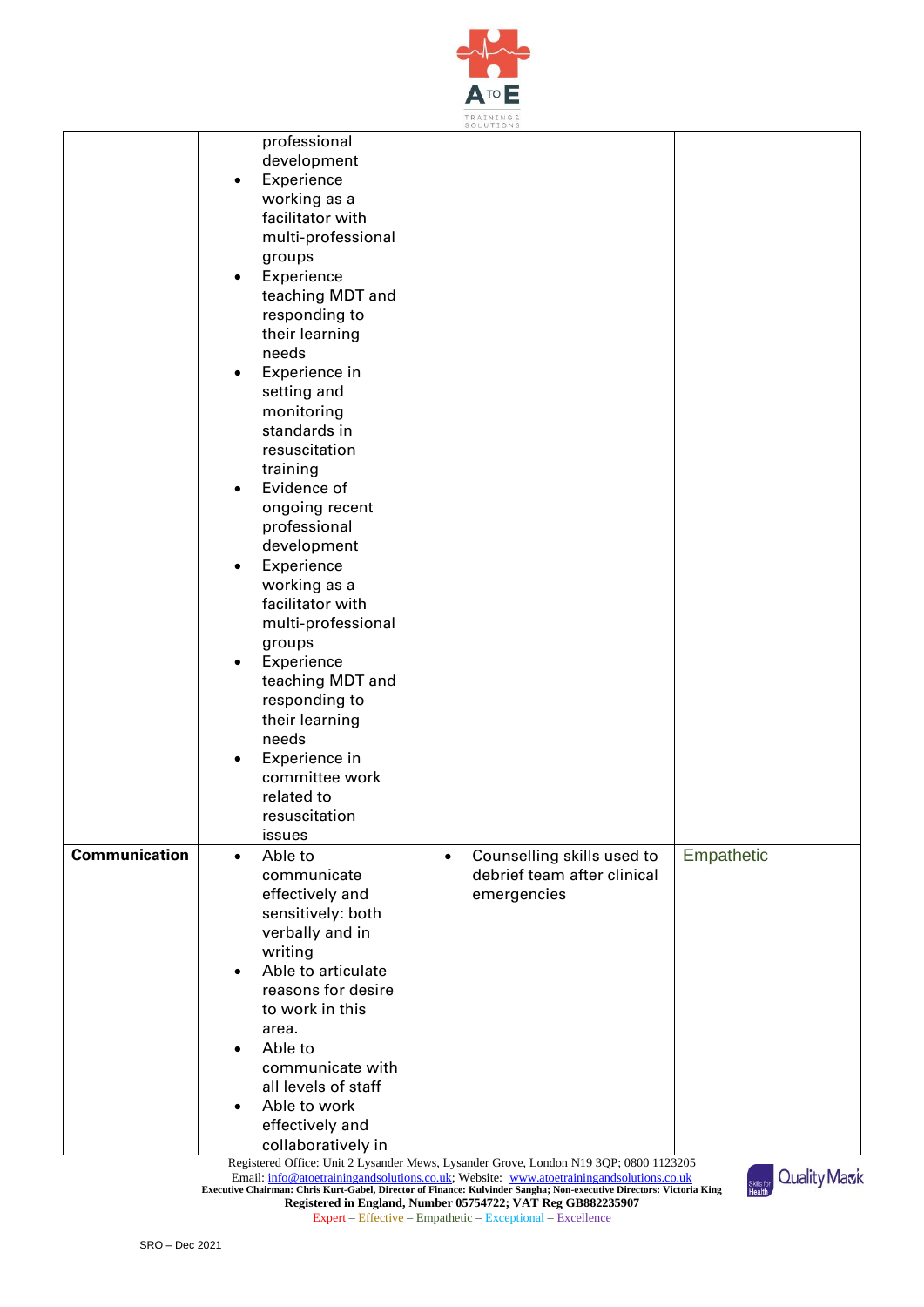

|                        |                                   | <b>SULUILUN</b> |                  |
|------------------------|-----------------------------------|-----------------|------------------|
|                        | a team                            |                 |                  |
| <b>Physical skills</b> | Good dexterity to<br>$\bullet$    |                 | Exceptional      |
|                        | carry out                         |                 |                  |
|                        | emergency                         |                 |                  |
|                        | procedures                        |                 |                  |
|                        | Computer literate<br>٠            |                 |                  |
|                        | e.g. MS word,                     |                 |                  |
|                        | <b>Excel and Access</b>           |                 |                  |
|                        | databases                         |                 |                  |
| <b>Physical effort</b> | Able to attend<br>$\bullet$       |                 | Exceptional      |
|                        | cardiac arrest calls              |                 |                  |
|                        | as a member of                    |                 |                  |
|                        | the team                          |                 |                  |
|                        | Able to move<br>٠                 |                 |                  |
|                        |                                   |                 |                  |
|                        | equipment for<br>training such as |                 |                  |
|                        | manikins                          |                 |                  |
|                        |                                   |                 |                  |
|                        | Flexible approach<br>$\bullet$    |                 |                  |
|                        | to work patterns                  |                 |                  |
| <b>Managerial</b>      | Understanding of<br>$\bullet$     |                 | <b>Effective</b> |
|                        | governance issues                 |                 |                  |
|                        | related to                        |                 |                  |
|                        | resuscitation                     |                 |                  |
|                        | practices                         |                 |                  |
|                        | Can translate<br>$\bullet$        |                 |                  |
|                        | national / local                  |                 |                  |
|                        | polices relating to               |                 |                  |
|                        | health care                       |                 |                  |
|                        | delivery in to                    |                 |                  |
|                        | resuscitation                     |                 |                  |
|                        | practice                          |                 |                  |
|                        | Cost effective with<br>٠          |                 |                  |
|                        | resources                         |                 |                  |
|                        | Able to undertake                 |                 |                  |
|                        | risk assessments                  |                 |                  |
|                        | and develop                       |                 |                  |
|                        | strategy                          |                 |                  |
|                        | Able to project                   |                 |                  |
|                        | manage                            |                 |                  |
|                        | Efficiently manage                |                 |                  |
|                        | multiple tasks and                |                 |                  |
|                        | deadlines                         |                 |                  |
|                        | Experience of                     |                 |                  |
|                        | managing teams                    |                 |                  |
|                        | Experience of                     |                 |                  |
|                        | budgetary                         |                 |                  |
|                        | management                        |                 |                  |
|                        | Experience in                     |                 |                  |
|                        | management and                    |                 |                  |
|                        | delivery of                       |                 |                  |
|                        | projects                          |                 |                  |
|                        | Experience of                     |                 |                  |
|                        | ٠                                 |                 |                  |